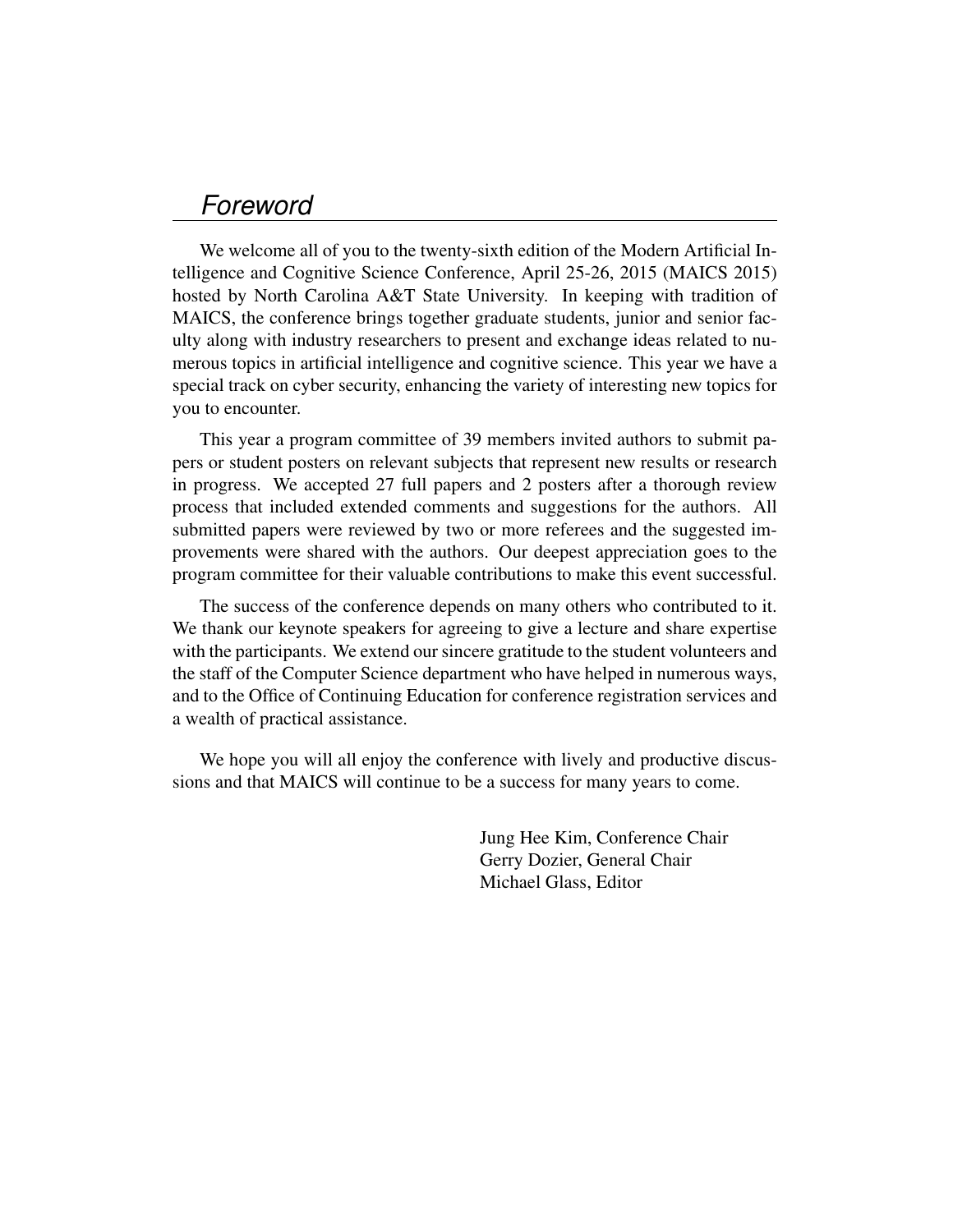## *MAICS-2015 Organization*

Jung Hee Kim, *Conference Chair* Gerry Dozier, *General Chair*

*Program Chairs:* Michael Glass, Valparaiso U. Kelvin Bryant, North Carolina A&T State U. Kaushik Roy, North Carolina A&T State U. Justin Zhan, North Carolina A&T State U.

*Special Session Chair:* Xiaohong Yuan, North Carolina A&T State U.

*Local Arrangements:* Edmundson Effort, North Carolina A&T State U. Rosemary Williams, North Carolina A&T State U.

## *Conference sponsored by:*

Department of Computer Science, North Carolina A&T State University.

NetApp

Eli Lilly & Co.

Lockheed-Martin